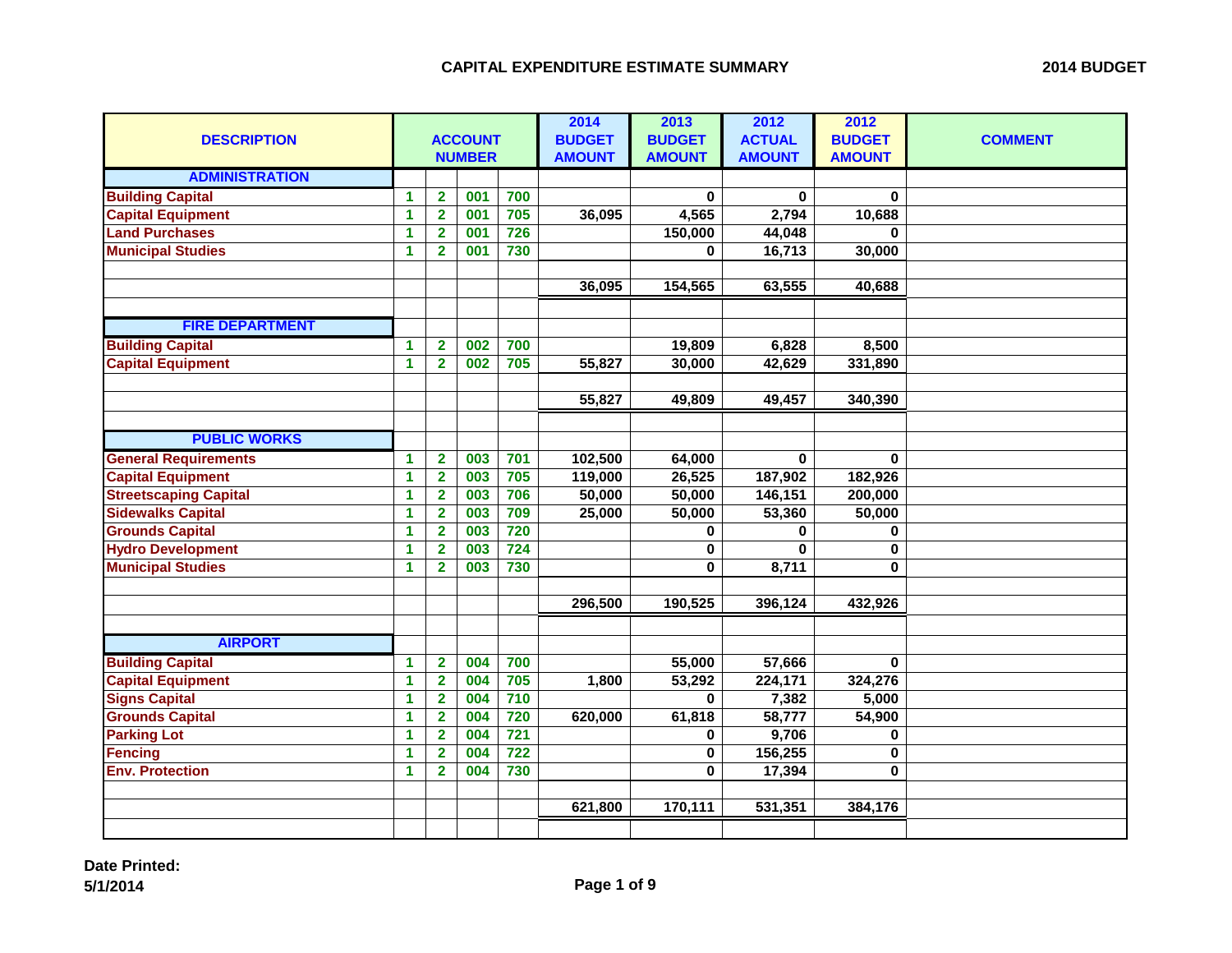| <b>DESCRIPTION</b>            |                      |                         | <b>ACCOUNT</b><br><b>NUMBER</b> |     | 2014<br><b>BUDGET</b><br><b>AMOUNT</b> | 2013<br><b>BUDGET</b><br><b>AMOUNT</b> | 2012<br><b>ACTUAL</b><br><b>AMOUNT</b> | 2012<br><b>BUDGET</b><br><b>AMOUNT</b> | <b>COMMENT</b> |
|-------------------------------|----------------------|-------------------------|---------------------------------|-----|----------------------------------------|----------------------------------------|----------------------------------------|----------------------------------------|----------------|
| <b>CLINIC CAPITAL</b>         |                      |                         |                                 |     |                                        |                                        |                                        |                                        |                |
| <b>Building Capital</b>       | $\blacktriangleleft$ | $\mathbf{2}$            | 005                             | 700 | 5,595,860                              | 4,250,000                              | 0                                      | $\mathbf 0$                            |                |
| <b>Capital Equipment</b>      | $\blacktriangleleft$ | $\overline{2}$          | 005                             | 705 | $\mathbf{0}$                           | 1,000,000                              | 0                                      | $\bf{0}$                               |                |
|                               |                      |                         |                                 |     |                                        |                                        |                                        |                                        |                |
|                               |                      |                         |                                 |     | 5,595,860                              | 5,250,000                              | 0                                      | 0                                      |                |
| <b>COCHENOUR HALL</b>         |                      |                         |                                 |     |                                        |                                        |                                        |                                        |                |
| <b>Building Capital</b>       | $\blacktriangleleft$ | $\overline{\mathbf{2}}$ | 006                             | 700 |                                        | 15,000                                 | 0                                      | 0                                      |                |
| <b>Capital Equipment</b>      | $\overline{1}$       | $\overline{2}$          | 006                             | 705 | 3,000                                  | $\mathbf 0$                            | $\mathbf 0$                            | 0                                      |                |
|                               |                      |                         |                                 |     |                                        |                                        |                                        |                                        |                |
|                               |                      |                         |                                 |     | 3,000                                  | 15,000                                 | $\pmb{0}$                              | $\mathbf 0$                            |                |
|                               |                      |                         |                                 |     |                                        |                                        |                                        |                                        |                |
| <b>R. L. COMMUNITY CENTER</b> |                      |                         |                                 |     |                                        |                                        |                                        |                                        |                |
|                               | $\blacktriangleleft$ | $\overline{2}$          | 007                             | 700 | 55,000                                 | 66,110                                 | $\pmb{0}$                              | $\mathbf 0$                            |                |
| <b>Building Capital</b>       | $\overline{1}$       | $\overline{2}$          | 007                             | 705 | 6,750                                  | 1,018                                  | $\mathbf 0$                            | 0                                      |                |
| <b>Capital Equipment</b>      |                      |                         |                                 |     |                                        |                                        |                                        |                                        |                |
|                               |                      |                         |                                 |     | 61,750                                 | 67,128                                 | 0                                      | 0                                      |                |
|                               |                      |                         |                                 |     |                                        |                                        |                                        |                                        |                |
|                               |                      |                         |                                 |     |                                        |                                        |                                        |                                        |                |
| <b>BYLAW CAPITAL</b>          |                      |                         |                                 |     |                                        |                                        |                                        |                                        |                |
| <b>Grounds Capital</b>        | 1                    | $\overline{\mathbf{2}}$ | 008                             | 720 |                                        | 92,795                                 | 44,164                                 | 44,100                                 |                |
| <b>Municipal Studies</b>      | $\blacktriangleleft$ | $\overline{\mathbf{2}}$ | 008                             | 730 |                                        | $\bf{0}$                               | 0                                      | $\mathbf{0}$                           |                |
|                               |                      |                         |                                 |     |                                        |                                        | 0                                      |                                        |                |
|                               |                      |                         |                                 |     | $\bf{0}$                               | 92,795                                 | 44,164                                 | 44,100                                 |                |
|                               |                      |                         |                                 |     |                                        |                                        |                                        |                                        |                |
| <b>BUILDING AND PLANNING</b>  |                      |                         |                                 |     |                                        |                                        |                                        |                                        |                |
| <b>Capital Equipment</b>      | $\mathbf 1$          | $\overline{2}$          | 009                             | 705 |                                        | $\pmb{0}$                              | 2,482                                  | 1,800                                  |                |
|                               |                      |                         |                                 |     |                                        |                                        |                                        |                                        |                |
|                               |                      |                         |                                 |     | $\overline{\mathbf{0}}$                | 0                                      | 2,482                                  | 1,800                                  |                |
|                               |                      |                         |                                 |     |                                        |                                        |                                        |                                        |                |
| <b>FACILITIES CAPITAL</b>     |                      |                         |                                 |     |                                        |                                        |                                        |                                        |                |
| <b>Building Capital</b>       | $\mathbf{1}$         | $\overline{\mathbf{2}}$ | 010                             | 700 |                                        | $\pmb{0}$                              | 2,112                                  | 2,253                                  |                |
| <b>Capital Equipment</b>      | $\blacktriangleleft$ | $\overline{\mathbf{2}}$ | 010                             | 705 | 5,000                                  | $\pmb{0}$                              | 6,223                                  | 6,120                                  |                |
| <b>Municipal Studies</b>      | $\blacktriangleleft$ | $\overline{\mathbf{2}}$ | 010                             | 730 |                                        | $\pmb{0}$                              | 16,282                                 | 22,000                                 |                |
|                               |                      |                         |                                 |     |                                        |                                        |                                        |                                        |                |
|                               |                      |                         |                                 |     | 5,000                                  | 0                                      | 24,616                                 | 30,373                                 |                |
| ato Drintod:                  |                      |                         |                                 |     |                                        |                                        |                                        |                                        |                |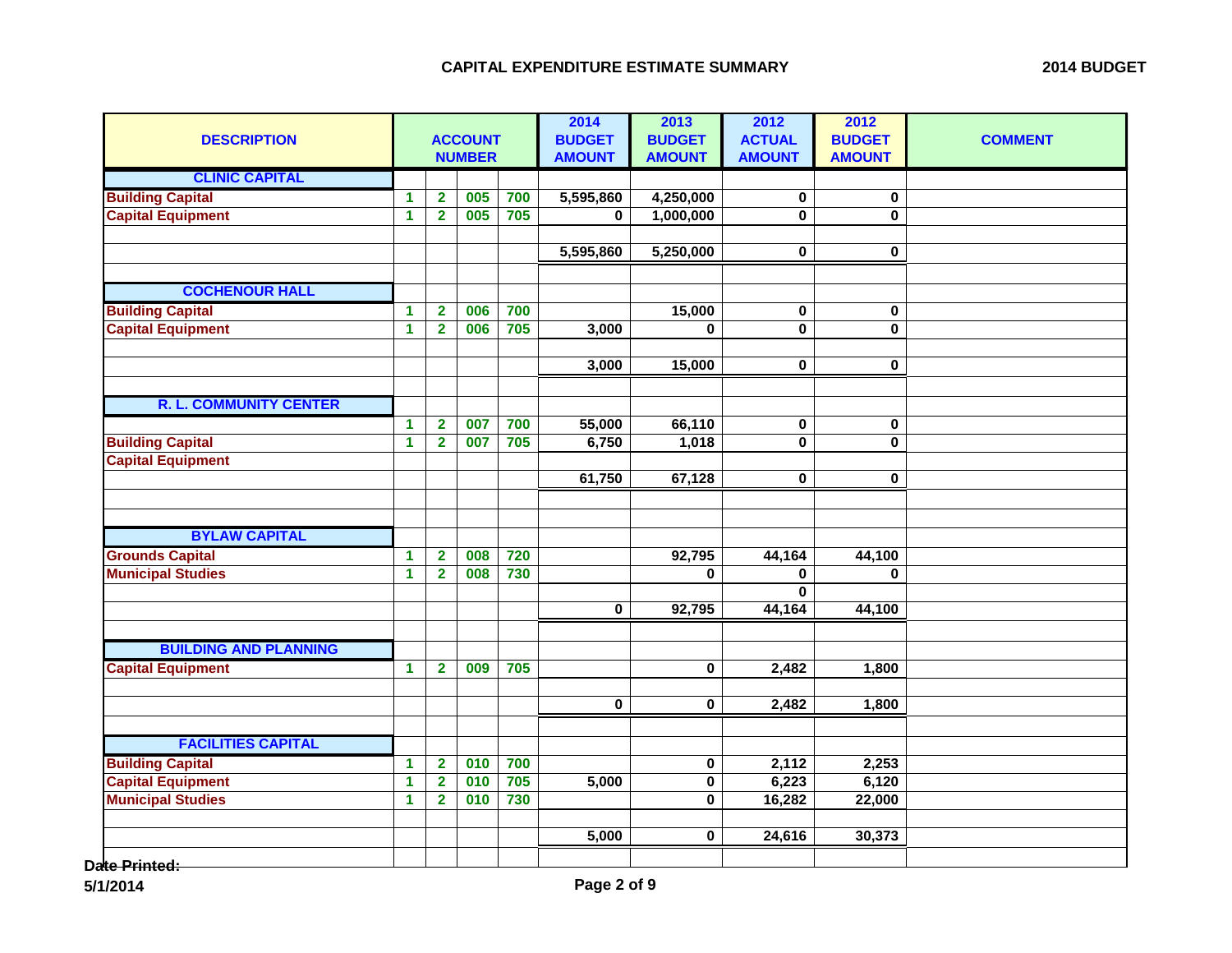| <b>DESCRIPTION</b>                   |                      |                         | <b>ACCOUNT</b><br><b>NUMBER</b> |     | 2014<br><b>BUDGET</b><br><b>AMOUNT</b> | 2013<br><b>BUDGET</b><br><b>AMOUNT</b> | 2012<br><b>ACTUAL</b><br><b>AMOUNT</b> | 2012<br><b>BUDGET</b><br><b>AMOUNT</b> | <b>COMMENT</b> |
|--------------------------------------|----------------------|-------------------------|---------------------------------|-----|----------------------------------------|----------------------------------------|----------------------------------------|----------------------------------------|----------------|
| <b>MUNICIPAL BUILDING CAPITAL</b>    |                      |                         |                                 |     |                                        |                                        |                                        |                                        |                |
| <b>Building Capital</b>              | $\blacktriangleleft$ | $\overline{2}$          | 011                             | 700 |                                        | 77,108                                 | 8,556                                  | 7,155                                  |                |
|                                      |                      |                         |                                 |     |                                        |                                        |                                        |                                        |                |
|                                      |                      |                         |                                 |     | $\mathbf 0$                            | 77,108                                 | 8,556                                  | 7,155                                  |                |
| <b>WATER TREATMENT PLANT CAPITAL</b> |                      |                         |                                 |     |                                        |                                        |                                        |                                        |                |
| <b>Building Capital</b>              | $\blacktriangleleft$ | $\overline{2}$          | 012                             | 700 | 129,550                                | 0                                      | $\mathbf{0}$                           | 10,000                                 |                |
| <b>Capital Equipment</b>             | $\mathbf{1}$         | $\overline{2}$          | $\overline{012}$                | 705 |                                        | $\mathbf 0$                            | 182,333                                | 182,000                                |                |
| <b>Water Capital</b>                 | 1                    | $\overline{\mathbf{2}}$ | $\overline{012}$                | 708 |                                        | $\pmb{0}$                              | $\bf{0}$                               | $\mathbf{0}$                           |                |
| <b>Grounds Capital</b>               | 1                    | $\overline{\mathbf{2}}$ | $\overline{012}$                | 720 |                                        | $\pmb{0}$                              | 14,975                                 | 12,000                                 |                |
| <b>Lands Purchased</b>               | 1                    | $\overline{2}$          | $\overline{012}$                | 726 |                                        | $\bf{0}$                               | 1,018                                  | $\Omega$                               |                |
| <b>Municipal Studies</b>             | $\blacktriangleleft$ | $\overline{2}$          | 012                             | 730 |                                        | 0                                      | $\bf{0}$                               | 100,000                                |                |
|                                      |                      |                         |                                 |     |                                        |                                        |                                        |                                        |                |
|                                      |                      |                         |                                 |     | 129,550                                | $\bf{0}$                               | 198,326                                | 304,000                                |                |
|                                      |                      |                         |                                 |     |                                        |                                        |                                        |                                        |                |
| <b>ARENA CAPITAL</b>                 |                      |                         |                                 |     |                                        |                                        |                                        |                                        |                |
| <b>Building Capital</b>              | $\mathbf{1}$         | $\overline{\mathbf{2}}$ | 013                             | 700 | 56,500                                 |                                        |                                        |                                        |                |
| <b>Capital Equipment</b>             | 1                    | $\overline{\mathbf{2}}$ | 013                             | 705 |                                        | 11,420                                 | 4,570                                  | 0                                      |                |
| <b>Grounds Capital</b>               | 1                    | $\overline{\mathbf{2}}$ | 013                             | 720 |                                        | 0                                      | 0                                      | $\pmb{0}$                              |                |
| <b>Municipal Studies</b>             | 1                    | $\overline{2}$          | 013                             | 730 |                                        | $\bf{0}$                               | $\bf{0}$                               | $\mathbf 0$                            |                |
|                                      |                      |                         |                                 |     |                                        |                                        |                                        |                                        |                |
|                                      |                      |                         |                                 |     | 56,500                                 | 11,420                                 | 4,570                                  | $\overline{\mathbf{0}}$                |                |
|                                      |                      |                         |                                 |     |                                        |                                        |                                        |                                        |                |
| <b>WASTE DISPOSAL SITE CAPITAL</b>   |                      |                         |                                 |     |                                        |                                        |                                        |                                        |                |
| <b>Capital Equipment</b>             | $\blacktriangleleft$ | $\overline{2}$          | 014                             | 705 |                                        | $\mathbf 0$                            | $\mathbf 0$                            | $\mathbf 0$                            |                |
|                                      |                      |                         |                                 |     |                                        |                                        |                                        |                                        |                |
|                                      |                      |                         |                                 |     | $\mathbf 0$                            | $\pmb{0}$                              | $\mathbf 0$                            | $\mathbf 0$                            |                |
|                                      |                      |                         |                                 |     |                                        |                                        |                                        |                                        |                |
| <b>RECYCLING</b>                     |                      |                         |                                 |     |                                        |                                        |                                        |                                        |                |
| <b>Capital Equipment</b>             | $\blacktriangleleft$ | $\overline{\mathbf{2}}$ | 015                             | 705 | 263,801                                | $\bf{0}$                               | 21,767                                 | 215,000                                |                |
| <b>Property Development</b>          | 1                    | $\overline{\mathbf{2}}$ | 015                             | 716 |                                        | 0                                      | $\bf{0}$                               | $\mathbf{0}$                           |                |
| <b>Grounds Capital</b>               | 1                    | $\overline{\mathbf{2}}$ | 015                             | 720 |                                        | 0                                      | 13,093                                 | 16,000                                 |                |
|                                      |                      |                         |                                 |     |                                        |                                        |                                        |                                        |                |
|                                      |                      |                         |                                 |     | 263,801                                | $\mathbf 0$                            | 34,860                                 | 231,000                                |                |
|                                      |                      |                         |                                 |     |                                        |                                        |                                        |                                        |                |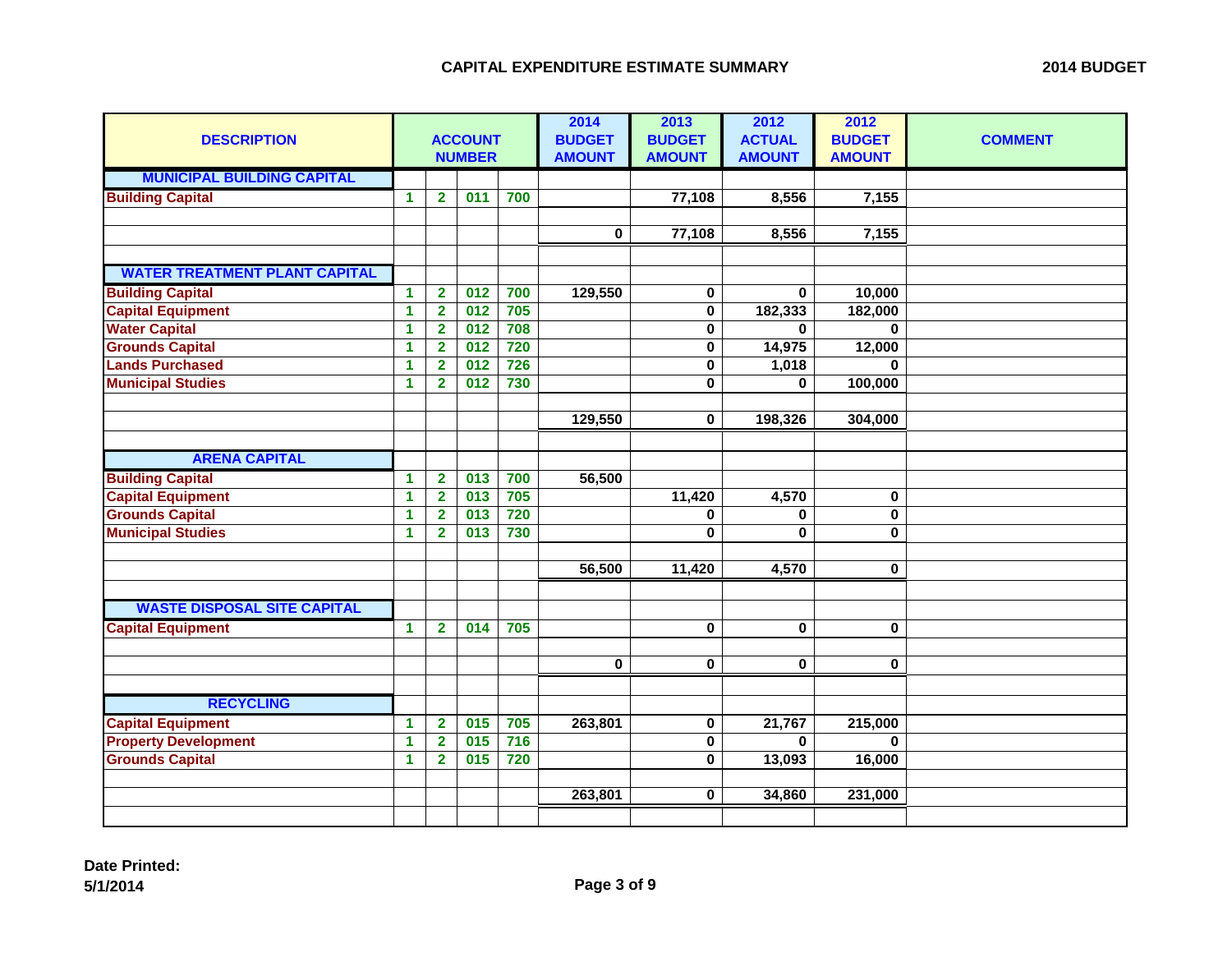| <b>DESCRIPTION</b>         | <b>ACCOUNT</b><br><b>NUMBER</b> |                         |     |     | 2014<br><b>BUDGET</b><br><b>AMOUNT</b> | 2013<br><b>BUDGET</b><br><b>AMOUNT</b> | 2012<br><b>ACTUAL</b><br><b>AMOUNT</b> | 2012<br><b>BUDGET</b><br><b>AMOUNT</b> | <b>COMMENT</b> |
|----------------------------|---------------------------------|-------------------------|-----|-----|----------------------------------------|----------------------------------------|----------------------------------------|----------------------------------------|----------------|
| <b>DOCKS CAPITAL</b>       |                                 |                         |     |     |                                        |                                        |                                        |                                        |                |
| <b>Capital Equipment</b>   | $\mathbf 1$                     | $\overline{2}$          | 016 | 705 | 117,024                                | $\pmb{0}$                              | 3,056                                  | 0                                      |                |
|                            |                                 |                         |     |     |                                        |                                        |                                        |                                        |                |
|                            |                                 |                         |     |     | 117,024                                | $\mathbf 0$                            | 3,056                                  | $\mathbf 0$                            |                |
|                            |                                 |                         |     |     |                                        |                                        |                                        |                                        |                |
| <b>MUSEUM CAPITAL</b>      |                                 |                         |     |     |                                        |                                        |                                        |                                        |                |
| <b>Building Capital</b>    | $\blacktriangleleft$            | $\overline{\mathbf{2}}$ | 017 | 700 |                                        | 49,363                                 | $\mathbf 0$                            | $\mathbf 0$                            |                |
|                            |                                 |                         |     |     |                                        |                                        |                                        |                                        |                |
|                            |                                 |                         |     |     | $\mathbf 0$                            | 49,363                                 | 0                                      | 0                                      |                |
|                            |                                 |                         |     |     |                                        |                                        |                                        |                                        |                |
| <b>LIBRARY CAPITAL</b>     |                                 |                         |     |     |                                        |                                        |                                        |                                        |                |
| <b>Building Capital</b>    | $\mathbf 1$                     | $\overline{\mathbf{2}}$ | 018 | 700 |                                        | 14,094                                 | 42,739                                 | 32,550                                 |                |
|                            |                                 |                         |     |     |                                        |                                        |                                        |                                        |                |
|                            |                                 |                         |     |     | $\bf{0}$                               | 14,094                                 | 42,739                                 | 32,550                                 |                |
|                            |                                 |                         |     |     |                                        |                                        |                                        |                                        |                |
| <b>FERRY CAPITAL</b>       |                                 |                         |     |     |                                        |                                        |                                        |                                        |                |
| <b>Capital Equipment</b>   | $\blacktriangleleft$            | $\overline{\mathbf{2}}$ | 019 | 705 |                                        | $\bf{0}$                               | 1,810                                  | 0                                      |                |
|                            |                                 |                         |     |     | $\pmb{0}$                              | $\pmb{0}$                              | 1,810                                  | 0                                      |                |
|                            |                                 |                         |     |     |                                        |                                        |                                        |                                        |                |
| <b>BEACHES CAPITAL</b>     |                                 |                         |     |     |                                        |                                        |                                        |                                        |                |
| <b>Fencing</b>             | $\blacktriangleleft$            | $\overline{\mathbf{2}}$ | 020 | 722 | 7,500                                  | 15,815                                 | 4,274                                  | 3,800                                  |                |
|                            |                                 |                         |     |     |                                        |                                        |                                        |                                        |                |
|                            |                                 |                         |     |     | 7,500                                  | 15,815                                 | 4,274                                  | 3,800                                  |                |
|                            |                                 |                         |     |     |                                        |                                        |                                        |                                        |                |
| <b>BALL FIELDS CAPITAL</b> |                                 |                         |     |     |                                        |                                        |                                        |                                        |                |
| <b>Capital Equipment</b>   | $\mathbf 1$                     | $\overline{\mathbf{2}}$ | 022 | 705 |                                        | $\pmb{0}$                              | $\pmb{0}$                              | $\mathbf 0$                            |                |
|                            |                                 |                         |     |     |                                        |                                        |                                        |                                        |                |
|                            |                                 |                         |     |     | $\mathbf 0$                            | $\pmb{0}$                              | $\mathbf 0$                            | $\mathbf 0$                            |                |
|                            |                                 |                         |     |     |                                        |                                        |                                        |                                        |                |
| <b>RINKS CAPITAL</b>       |                                 |                         |     |     |                                        |                                        |                                        |                                        |                |
| <b>Capital Equipment</b>   | $\blacktriangleleft$            | $\overline{2}$          | 023 | 705 |                                        | $\pmb{0}$                              | $\pmb{0}$                              | $\mathbf 0$                            |                |
|                            |                                 |                         |     |     |                                        |                                        |                                        |                                        |                |
|                            |                                 |                         |     |     | $\mathbf 0$                            | $\pmb{0}$                              | $\mathbf 0$                            | $\mathbf 0$                            |                |
|                            |                                 |                         |     |     |                                        |                                        |                                        |                                        |                |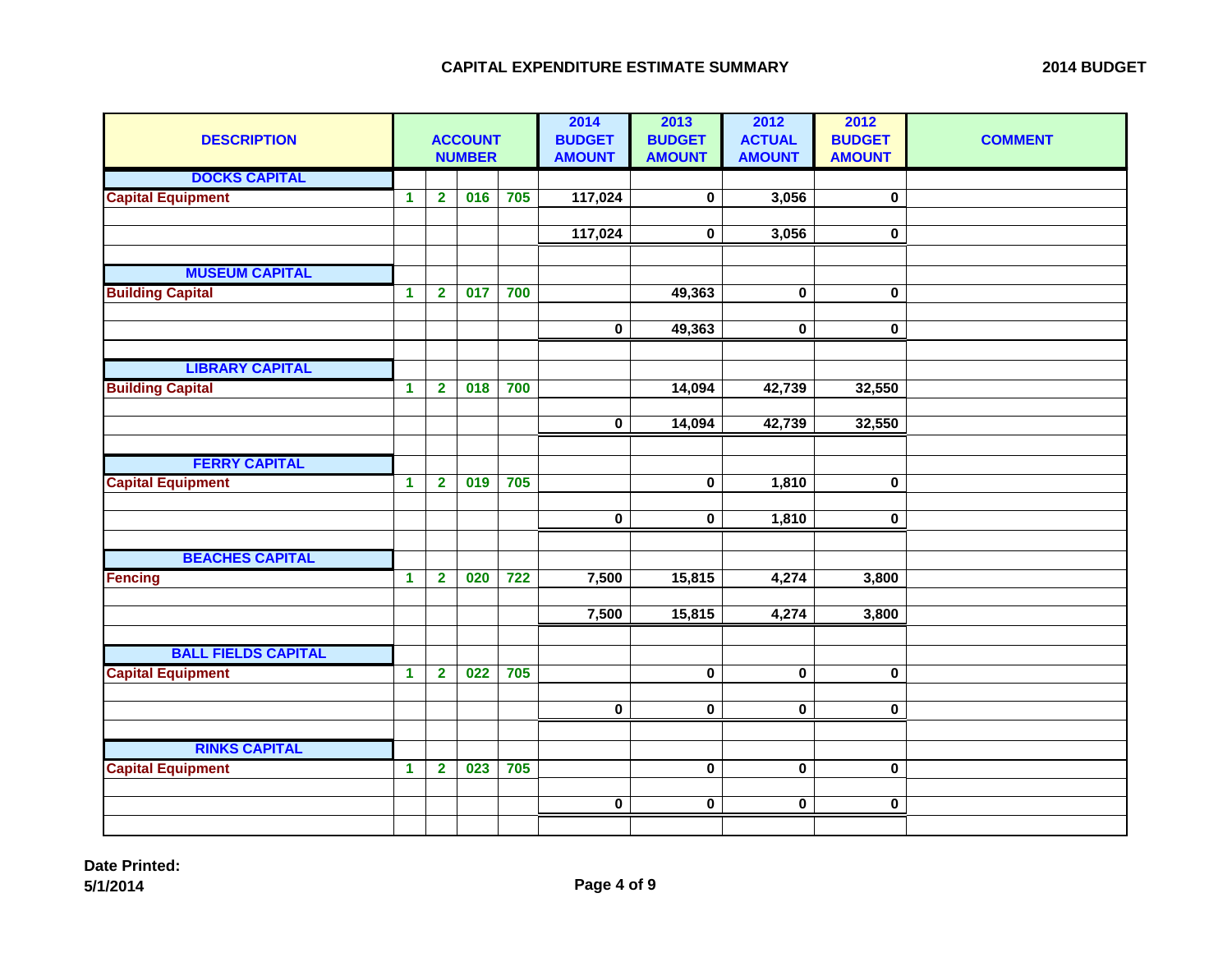| <b>DESCRIPTION</b>             | <b>ACCOUNT</b><br><b>NUMBER</b> |                         |     |     | 2014<br><b>BUDGET</b><br><b>AMOUNT</b> | 2013<br><b>BUDGET</b><br><b>AMOUNT</b> | 2012<br><b>ACTUAL</b><br><b>AMOUNT</b> | 2012<br><b>BUDGET</b><br><b>AMOUNT</b> | <b>COMMENT</b> |
|--------------------------------|---------------------------------|-------------------------|-----|-----|----------------------------------------|----------------------------------------|----------------------------------------|----------------------------------------|----------------|
| <b>PARKS CAPITAL</b>           |                                 |                         |     |     |                                        |                                        |                                        |                                        |                |
| <b>Capital Equipment</b>       | $\blacktriangleleft$            | $\overline{2}$          | 024 | 705 | $\mathbf 0$                            | 4,376                                  | 29,542                                 | 37,800                                 |                |
|                                |                                 |                         |     |     |                                        |                                        |                                        |                                        |                |
|                                |                                 |                         |     |     | $\pmb{0}$                              | 4,376                                  | 29,542                                 | 37,800                                 |                |
|                                |                                 |                         |     |     |                                        |                                        |                                        |                                        |                |
| <b>SANITARY SEWER CAPITAL</b>  |                                 |                         |     |     |                                        |                                        |                                        |                                        |                |
| <b>Building Capital</b>        | $\blacktriangleleft$            | $\overline{\mathbf{2}}$ | 025 | 700 |                                        |                                        | $\bf{0}$                               | $\bf{0}$                               |                |
| <b>Capital Equipment</b>       | $\blacktriangleleft$            | $\overline{\mathbf{2}}$ | 025 | 705 | 68,113                                 | 45,000                                 | 13,389                                 | 79,500                                 |                |
| <b>Grounds Capital</b>         | 1                               | $\overline{2}$          | 025 | 720 |                                        |                                        | 10,563                                 | $\mathbf 0$                            |                |
| <b>Infiltration Study</b>      | 1                               | $\overline{2}$          | 025 | 730 |                                        |                                        | $\bf{0}$                               | $\mathbf 0$                            |                |
|                                |                                 |                         |     |     | 68,113                                 | 45,000                                 | 23,951                                 | 79,500                                 |                |
|                                |                                 |                         |     |     |                                        |                                        |                                        |                                        |                |
| <b>CENTENNIAL PARK CAPITAL</b> |                                 |                         |     |     |                                        |                                        |                                        |                                        |                |
| <b>Capital Equipment</b>       | $\blacktriangleleft$            | $\overline{\mathbf{2}}$ | 026 | 705 |                                        |                                        | 7,911                                  | 0                                      |                |
| <b>Grounds Capital</b>         | $\mathbf{1}$                    | $\overline{2}$          | 026 | 720 |                                        |                                        | 3,075                                  | $\pmb{0}$                              |                |
|                                |                                 |                         |     |     |                                        |                                        |                                        |                                        |                |
|                                |                                 |                         |     |     | $\mathbf 0$                            | $\pmb{0}$                              | 10,985                                 | $\pmb{0}$                              |                |
|                                |                                 |                         |     |     |                                        |                                        |                                        |                                        |                |
| <b>CEMETERY CAPITAL</b>        |                                 |                         |     |     |                                        |                                        |                                        |                                        |                |
| <b>Capital Equipment</b>       | $\blacktriangleleft$            | $\overline{\mathbf{2}}$ | 030 | 705 |                                        | $\pmb{0}$                              | 8,190                                  | 7,980                                  |                |
| <b>Grounds Capital</b>         | $\blacktriangleleft$            | $\overline{2}$          | 030 | 720 |                                        | 2,500                                  | $\bf{0}$                               | $\bf{0}$                               |                |
|                                |                                 |                         |     |     |                                        |                                        |                                        |                                        |                |
|                                |                                 |                         |     |     | $\mathbf 0$                            | 2,500                                  | 8,190                                  | 7,980                                  |                |
|                                |                                 |                         |     |     |                                        |                                        |                                        |                                        |                |
| <b>RECREATION CAPITAL</b>      |                                 |                         |     |     |                                        |                                        |                                        |                                        |                |
| <b>Building Capital</b>        | $\blacktriangleleft$            | $\overline{\mathbf{2}}$ | 040 | 700 |                                        | $\bf{0}$                               | 24,352                                 | $\bf{0}$                               |                |
| <b>Capital Equipment</b>       | $\mathbf{1}$                    | $\overline{\mathbf{2}}$ | 040 | 705 |                                        | 30,138                                 | 11,841                                 | 3,550                                  |                |
|                                |                                 |                         |     |     |                                        |                                        |                                        |                                        |                |
|                                |                                 |                         |     |     | $\mathbf 0$                            | 30,138                                 | 36,193                                 | 3,550                                  |                |
|                                |                                 |                         |     |     |                                        |                                        |                                        |                                        |                |
| <b>DOG POUND CAPITAL</b>       |                                 |                         |     |     |                                        |                                        |                                        |                                        |                |
| <b>Building Capital</b>        | $\blacktriangleleft$            | $\overline{\mathbf{2}}$ | 050 | 700 |                                        | $\pmb{0}$                              | $\bf{0}$                               | 0                                      |                |
|                                |                                 |                         |     |     |                                        |                                        |                                        |                                        |                |
|                                |                                 |                         |     |     | $\bf{0}$                               | $\mathbf 0$                            | $\mathbf 0$                            | 0                                      |                |
|                                |                                 |                         |     |     |                                        |                                        |                                        |                                        |                |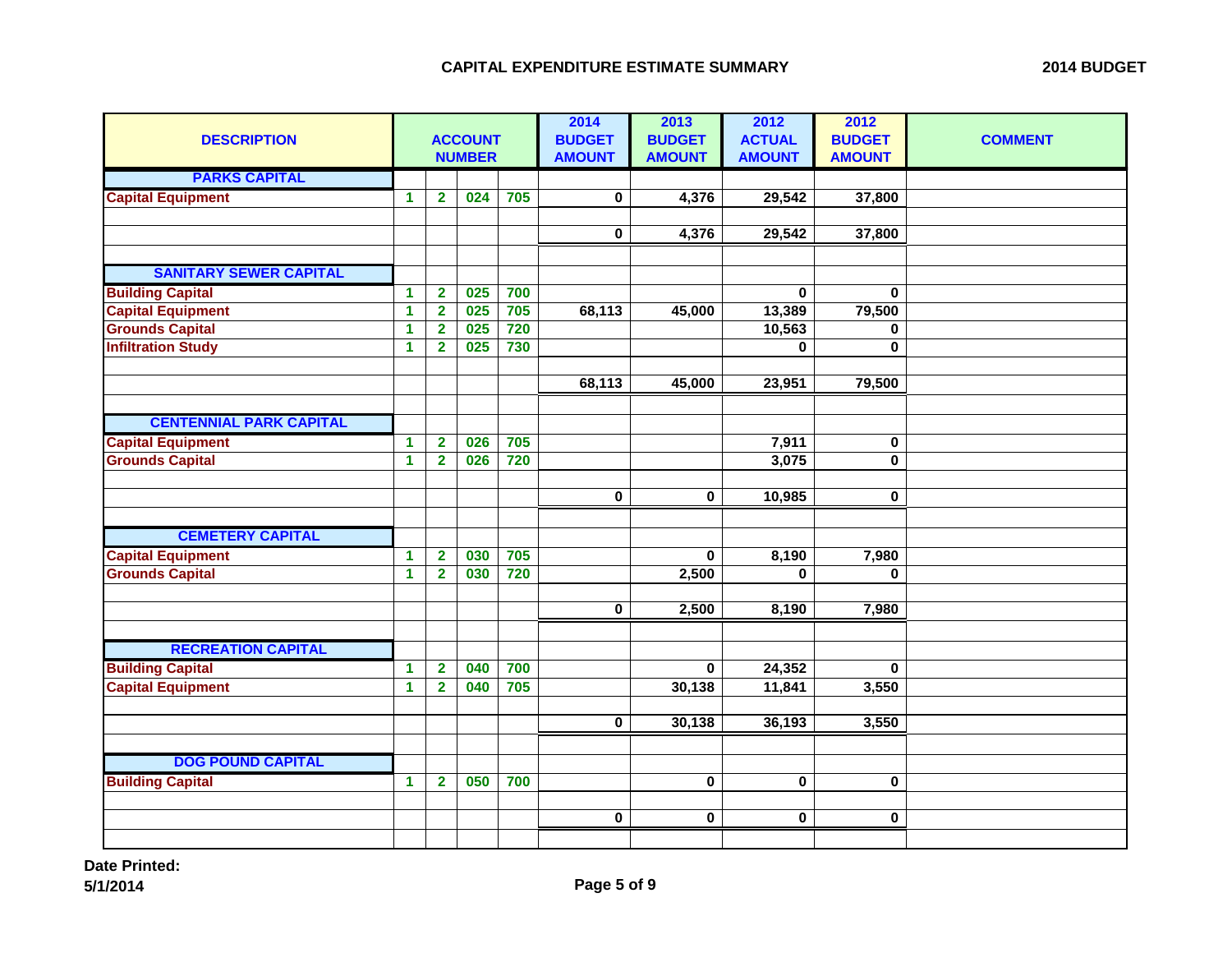| <b>DESCRIPTION</b>          | <b>ACCOUNT</b><br><b>NUMBER</b> |   |     |     | 2014<br><b>BUDGET</b><br><b>AMOUNT</b> | 2013<br><b>BUDGET</b><br><b>AMOUNT</b> | 2012<br><b>ACTUAL</b><br><b>AMOUNT</b> | 2012<br><b>BUDGET</b><br><b>AMOUNT</b> | <b>COMMENT</b> |
|-----------------------------|---------------------------------|---|-----|-----|----------------------------------------|----------------------------------------|----------------------------------------|----------------------------------------|----------------|
| <b>DAY CARE CAPITAL</b>     |                                 |   |     |     |                                        |                                        |                                        |                                        |                |
| <b>Building Capital</b>     |                                 | 2 | 060 | 700 |                                        | 2,500                                  | $\mathbf{0}$                           | $\bf{0}$                               |                |
| <b>Capital Equipment</b>    |                                 |   | 060 | 705 |                                        | ,200                                   | 3,675                                  | 9,500                                  |                |
| <b>Grounds Capital</b>      |                                 | e | 060 | 720 |                                        | 0                                      | 0                                      | 4,000                                  |                |
|                             |                                 |   |     |     |                                        |                                        |                                        |                                        |                |
|                             |                                 |   |     |     | O                                      | 3,700                                  | 3,675                                  | 13,500                                 |                |
|                             |                                 |   |     |     |                                        |                                        |                                        |                                        |                |
| <b>ECONOMIC DEVELOPMENT</b> |                                 |   |     |     |                                        |                                        |                                        |                                        |                |
| <b>Capital Equipment</b>    |                                 | 2 | 070 | 705 |                                        | 0                                      | 2,078                                  | 0                                      |                |
|                             |                                 |   |     |     |                                        |                                        |                                        |                                        |                |
|                             |                                 |   |     |     | $\bf{0}$                               | 0                                      | 2,078                                  | 0                                      |                |
|                             |                                 |   |     |     |                                        |                                        |                                        |                                        |                |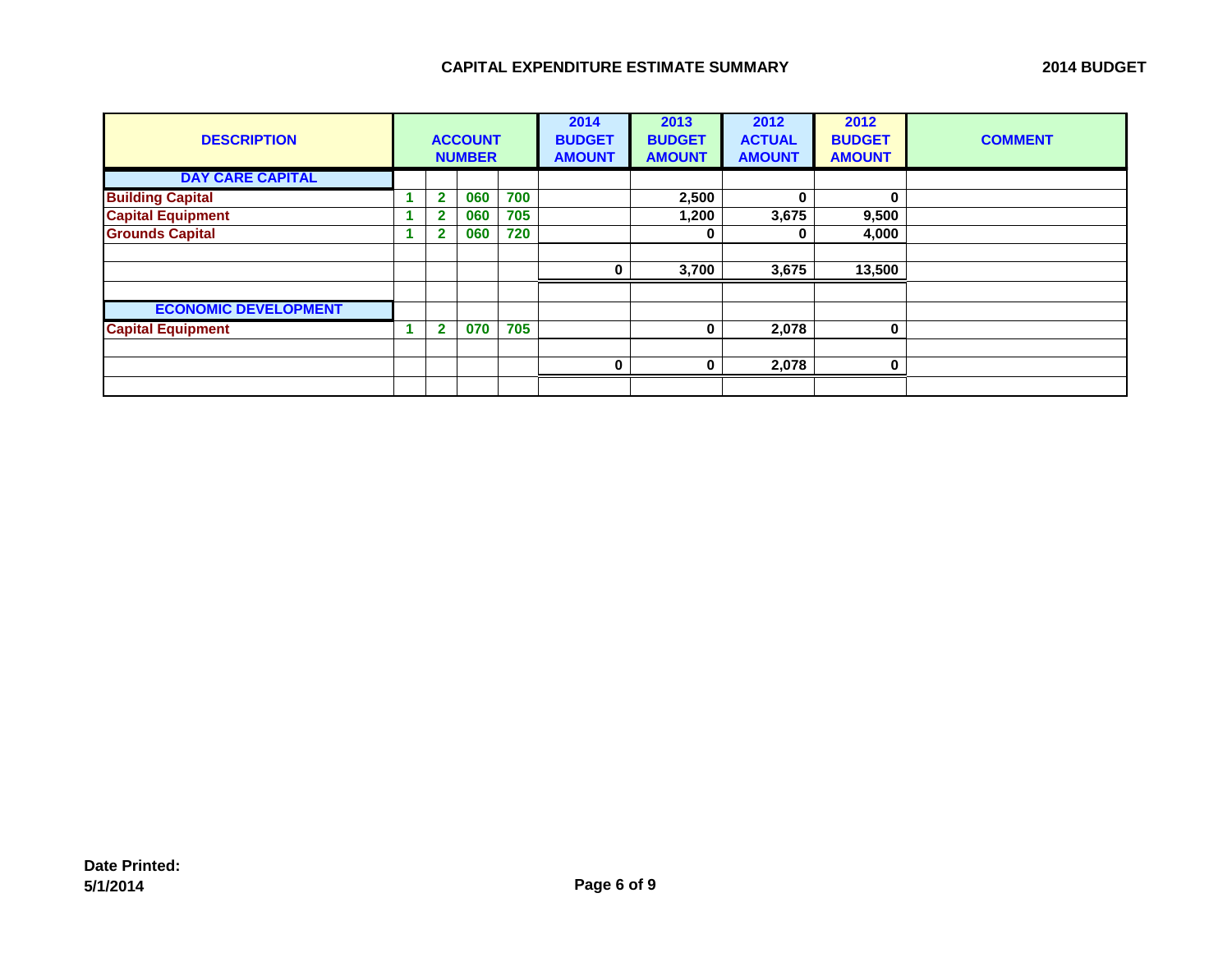| <b>DESCRIPTION</b>                        |                      |                | <b>ACCOUNT</b><br><b>NUMBER</b> |       | 2014<br><b>BUDGET</b><br><b>AMOUNT</b> | 2013<br><b>BUDGET</b><br><b>AMOUNT</b> | 2012<br><b>ACTUAL</b><br><b>AMOUNT</b> | 2012<br><b>BUDGET</b><br><b>AMOUNT</b> | <b>COMMENT</b>             |
|-------------------------------------------|----------------------|----------------|---------------------------------|-------|----------------------------------------|----------------------------------------|----------------------------------------|----------------------------------------|----------------------------|
| <b>PROPERTY DEVELOPMENT</b>               |                      |                |                                 |       |                                        |                                        |                                        |                                        |                            |
| <b>Natural Gas--General Requirements</b>  | 1                    | $\overline{2}$ | 071                             | 701   |                                        |                                        | 57,248                                 | 1,731,455                              | <b>Natural Gas Project</b> |
| <b>Natural Gas--Construction</b>          | 1                    | $\overline{2}$ | 071                             | 705   | 190,800                                | 190,800                                | 7,600,015                              | 4,988,468                              |                            |
| <b>Natural Gas--Project Co-ordination</b> | 1                    | $\overline{2}$ | 071                             | 715   |                                        |                                        | 0                                      | 880,077                                |                            |
|                                           |                      |                |                                 |       |                                        |                                        |                                        |                                        |                            |
|                                           |                      |                |                                 |       | 190,800                                | 190,800                                | 7,657,263                              | 7,600,000                              |                            |
|                                           |                      |                |                                 |       |                                        |                                        |                                        |                                        |                            |
| <b>Roads--Waterfront Road</b>             | $\blacktriangleleft$ | $\mathbf{2}$   | 074                             | 706   |                                        | $\bf{0}$                               | 14,356                                 | 40,000                                 | <b>Waterfront Road</b>     |
|                                           |                      |                |                                 |       |                                        |                                        |                                        |                                        |                            |
|                                           |                      |                |                                 |       | $\bf{0}$                               | $\bf{0}$                               | 14,356                                 | 40,000                                 |                            |
|                                           |                      |                |                                 |       |                                        |                                        |                                        |                                        |                            |
| Lasssie--Roads                            | $\blacktriangleleft$ | $\mathbf{2}$   | 075                             | 706   | 300,192                                | 0                                      | 0                                      | 0                                      | <b>Lassie Road</b>         |
| <b>Lassie--Sewer</b>                      | 1                    | $\overline{2}$ | 075                             | 707   | 300,192                                | $\bf{0}$                               | $\bf{0}$                               | 0                                      |                            |
| <b>Lassie--Water</b>                      | 1                    | $\overline{2}$ | 075                             | 708   | 300,192                                | $\pmb{0}$                              | $\mathbf 0$                            | 0                                      |                            |
| <b>Lassie--Storm Sewers</b>               | $\blacktriangleleft$ | $\mathbf{2}$   | 075                             | 711   |                                        | $\bf{0}$                               | $\mathbf{0}$                           | 0                                      |                            |
| <b>Lassie--Engineering</b>                | 1                    | $\overline{2}$ | 075                             | 715   |                                        | $\bf{0}$                               | $\mathbf{0}$                           | 0                                      |                            |
|                                           |                      |                |                                 |       |                                        |                                        |                                        |                                        |                            |
|                                           |                      |                |                                 |       | 900,576                                | $\bf{0}$                               | $\mathbf 0$                            | $\mathbf 0$                            |                            |
|                                           |                      |                |                                 |       |                                        |                                        |                                        |                                        |                            |
| <b>Lakeview--Roads</b>                    | 1                    | $\overline{2}$ | 076                             | 706   |                                        | $\pmb{0}$                              | 210,846                                | 168,249                                | <b>Lakeview Crescent</b>   |
| <b>Lakeview--Sewer</b>                    | 1                    | $\overline{2}$ | 076                             | 707   |                                        | $\bf{0}$                               | $\mathbf{0}$                           |                                        |                            |
| <b>Lakeview--Water</b>                    | $\blacktriangleleft$ | $\overline{2}$ | 076                             | 708   |                                        | $\bf{0}$                               | 10,504                                 | 61,128                                 |                            |
| <b>Lakeview--Storm Sewers</b>             | $\blacktriangleleft$ | $\mathbf{2}$   | 076                             | $711$ |                                        | 0                                      | 7,716                                  | 0                                      |                            |
| <b>Lakeview--Engineering</b>              | 1                    | $\overline{2}$ | 076                             | 715   |                                        | $\bf{0}$                               | 67,794                                 | 25,000                                 |                            |
|                                           |                      |                |                                 |       |                                        |                                        |                                        |                                        |                            |
|                                           |                      |                |                                 |       | $\bf{0}$                               | $\bf{0}$                               | 296,859                                | 254,377                                |                            |
|                                           |                      |                |                                 |       |                                        |                                        |                                        |                                        |                            |
|                                           |                      |                |                                 |       |                                        |                                        |                                        |                                        |                            |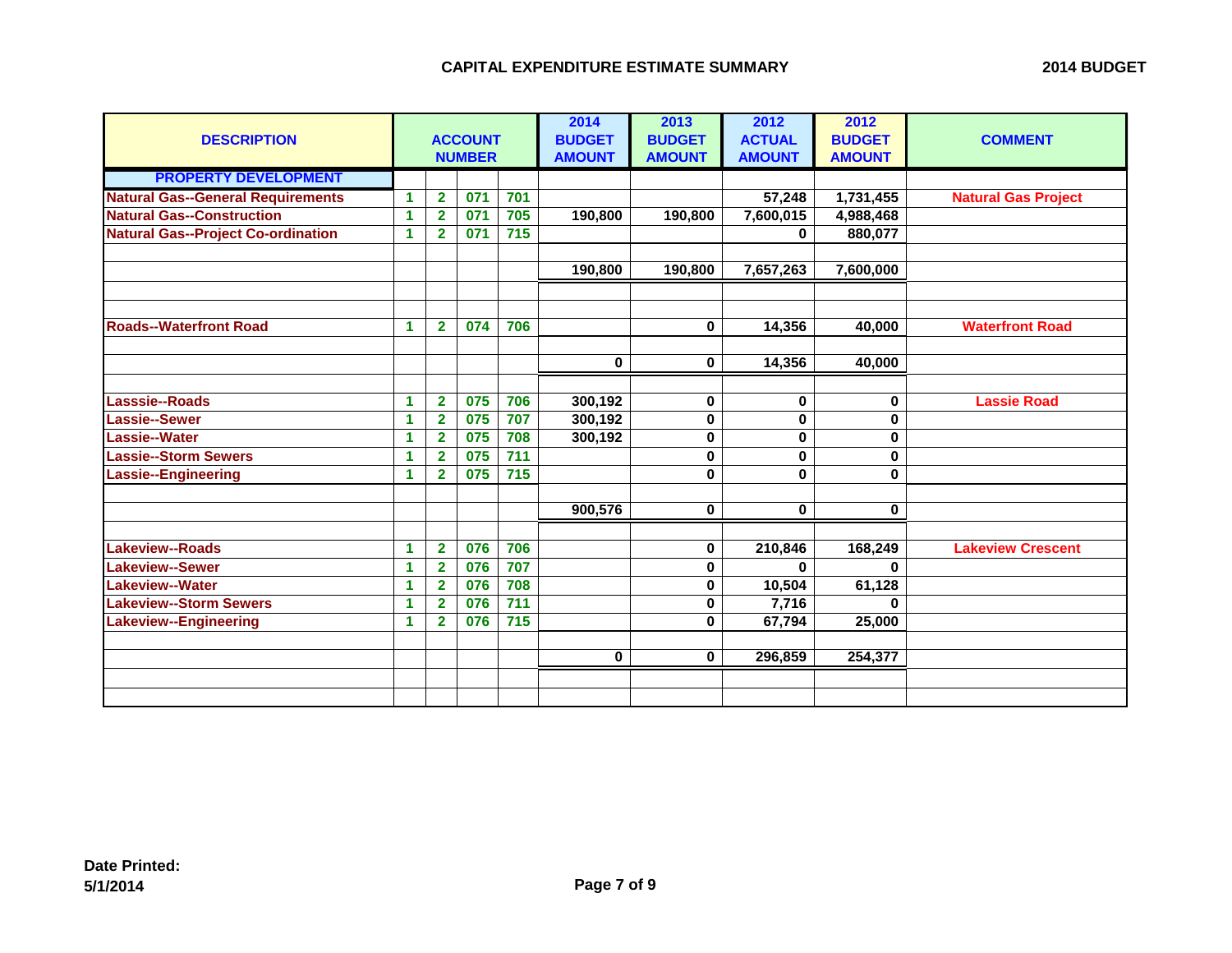| <b>DESCRIPTION</b>                            | <b>ACCOUNT</b><br><b>NUMBER</b> |                         |     |                  | 2014<br><b>BUDGET</b><br><b>AMOUNT</b> | 2013<br><b>BUDGET</b><br><b>AMOUNT</b> | 2012<br><b>ACTUAL</b><br><b>AMOUNT</b> | 2012<br><b>BUDGET</b><br><b>AMOUNT</b> | <b>COMMENT</b>              |
|-----------------------------------------------|---------------------------------|-------------------------|-----|------------------|----------------------------------------|----------------------------------------|----------------------------------------|----------------------------------------|-----------------------------|
| <b>PROPERTY DEVELOPMENT</b>                   |                                 |                         |     |                  |                                        |                                        |                                        |                                        |                             |
| <b>Sewer</b>                                  | $\mathbf{1}$                    | $\overline{2}$          | 080 | 707              |                                        | 0                                      | 0                                      | 0                                      |                             |
| <b>Water</b>                                  | 1                               | $\overline{2}$          | 080 | 708              |                                        | $\pmb{0}$                              | $\mathbf 0$                            | $\mathbf 0$                            |                             |
| <b>Hydro</b>                                  | $\overline{\mathbf{1}}$         | $\overline{2}$          | 080 | 724              |                                        | $\mathbf 0$                            | 0                                      | 0                                      |                             |
|                                               |                                 |                         |     |                  |                                        |                                        |                                        |                                        |                             |
|                                               |                                 |                         |     |                  | $\bf{0}$                               | $\bf{0}$                               | $\mathbf 0$                            | $\mathbf 0$                            |                             |
|                                               |                                 |                         |     |                  |                                        |                                        |                                        |                                        |                             |
| <b>Skate--Grounds</b>                         | $\blacktriangleleft$            | $\overline{2}$          | 081 | 720              |                                        | $\mathbf 0$                            | 0                                      | 0                                      | <b>Skate Board Park</b>     |
|                                               |                                 |                         |     |                  |                                        |                                        |                                        |                                        |                             |
|                                               |                                 |                         |     |                  | $\mathbf 0$                            | $\bf{0}$                               | $\mathbf 0$                            | $\mathbf 0$                            |                             |
|                                               |                                 |                         |     |                  |                                        |                                        |                                        |                                        |                             |
| <b>H/C--General Requirements</b>              | $\mathbf{1}$                    | $\overline{2}$          | 082 | 701              |                                        | $\bf{0}$                               | 0                                      | 0                                      | <b>Highway Commercial</b>   |
| <b>H/C--Roads</b>                             | $\blacktriangleleft$            | $\overline{\mathbf{2}}$ | 082 | 706              |                                        | $\pmb{0}$                              | $\pmb{0}$                              | 0                                      |                             |
| <b>H/C--Sewer</b>                             | 1                               | $\overline{2}$          | 082 | 707              |                                        | $\pmb{0}$                              | $\mathbf 0$                            | 0                                      |                             |
| <b>H/C--Water</b>                             | $\blacktriangleleft$            | $\overline{\mathbf{2}}$ | 082 | 708              |                                        | $\mathbf 0$                            | $\bf{0}$                               | 0                                      |                             |
| <b>H/C--Property Development</b>              | $\blacktriangleleft$            | $\overline{2}$          | 082 | $\frac{1}{716}$  |                                        | $\overline{\mathbf{0}}$                | 4,080                                  | 0                                      |                             |
| H/C--Hydro                                    | 1                               | $\overline{2}$          | 082 | 724              |                                        | $\mathbf 0$                            | 0                                      | 0                                      |                             |
|                                               |                                 |                         |     |                  |                                        |                                        |                                        |                                        |                             |
|                                               |                                 |                         |     |                  | $\bf{0}$                               | $\mathbf 0$                            | 4,080                                  | 0                                      |                             |
|                                               |                                 |                         |     |                  |                                        |                                        |                                        |                                        |                             |
| <b>Nungessor--Property Development</b>        | $\mathbf 1$                     | $\overline{2}$          | 083 | 716              |                                        | $\pmb{0}$                              | 0                                      | 0                                      | <b>Nungessor Industrial</b> |
| Nungessor--Hydro                              | 1                               | $\overline{2}$          | 083 | 724              |                                        | $\overline{\mathbf{0}}$                | $\overline{\mathbf{0}}$                | $\mathbf{0}$                           |                             |
|                                               |                                 |                         |     |                  |                                        |                                        |                                        |                                        |                             |
|                                               |                                 |                         |     |                  | $\mathbf 0$                            | $\overline{\mathbf{0}}$                | $\mathbf 0$                            | 0                                      |                             |
|                                               |                                 |                         |     |                  |                                        |                                        |                                        |                                        |                             |
| Terminal--Building                            | $\blacktriangleleft$            | $\overline{\mathbf{2}}$ | 084 | 700              |                                        | 0                                      | 15,204                                 | 0                                      | <b>New Terminal</b>         |
| <b>Terminal--Property Development</b>         | $\blacktriangleleft$            | $\overline{\mathbf{2}}$ | 084 | $\overline{716}$ |                                        | $\pmb{0}$                              | 0                                      | 0                                      |                             |
| Terminal--Hydro                               | $\blacktriangleleft$            | $\overline{2}$          | 084 | 724              |                                        | $\mathbf 0$                            | 0                                      | $\bf{0}$                               |                             |
|                                               |                                 |                         |     |                  |                                        |                                        |                                        |                                        |                             |
|                                               |                                 |                         |     |                  | $\bf{0}$                               | $\bf{0}$                               | 15,204                                 | 0                                      |                             |
|                                               |                                 |                         |     |                  |                                        |                                        |                                        |                                        |                             |
| <b>Terminal Parking--Property Development</b> | $\mathbf{1}$                    | $\mathbf{2}$            | 085 | $\overline{716}$ |                                        | $\pmb{0}$                              | 0                                      | $\pmb{0}$                              | <b>Terminal Parking Lot</b> |
| <b>Terminal Parking Lot</b>                   | $\mathbf 1$                     | $\overline{2}$          | 085 | $721$            |                                        | $\pmb{0}$                              | 2,297                                  | 0                                      |                             |
|                                               |                                 |                         |     |                  |                                        |                                        |                                        |                                        |                             |
|                                               |                                 |                         |     |                  | $\bf{0}$                               | $\mathbf 0$                            | 2,297                                  | $\bf{0}$                               |                             |
|                                               |                                 |                         |     |                  |                                        |                                        |                                        |                                        |                             |
|                                               |                                 |                         |     |                  |                                        |                                        |                                        |                                        |                             |